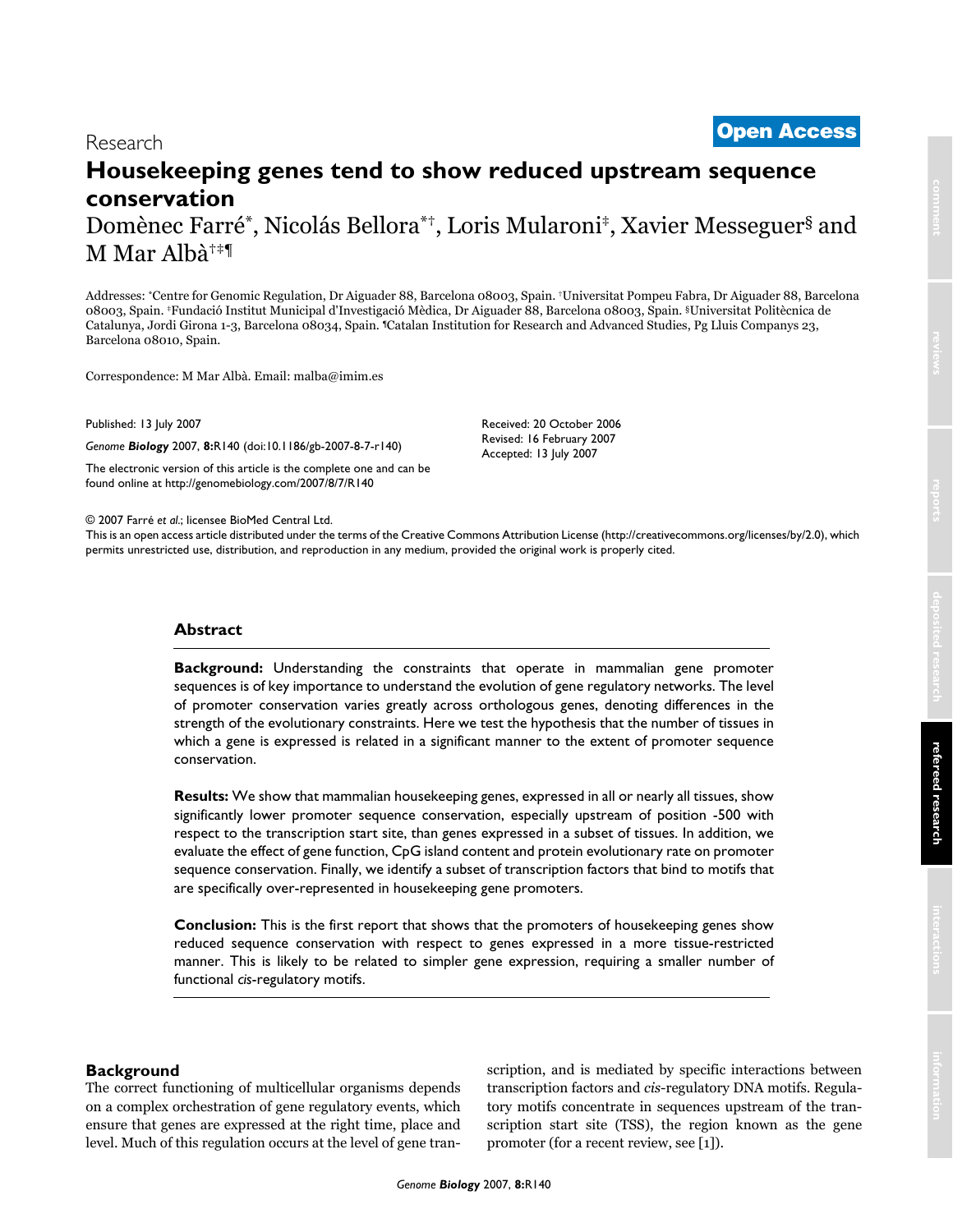Changes in gene expression patterns can cause important phenotypic modifications. Mutations in *cis*-regulatory motifs can alter the binding affinity of transcription factors and affect the expression of a gene. However, the evolutionary dynamics of promoter sequences are still poorly understood. A commonly used approach to assess the existence of evolutionary constraints and identify regulatory motifs is the identification of conserved non-coding sequences across orthologues. This rationale is behind several described 'phylogenetic footprinting' methods to discover functional regulatory sequences [2-4].

Contrary to coding sequences, gene expression regulatory sequences do not have very well defined boundaries. A region spanning approximately 100 base-pairs (bp) upstream of the TSS, known as the basal promoter, plays a fundamental part in the assembly of the transcription initiation complex. Further upstream regulatory sequences are of variable length depending on the particular gene [1]. Nevertheless, a recent study has shown that, at distances longer than 2 Kb from the TSS, the similarity between orthologous promoters drastically drops, indicating that most of the functional elements concentrate in the 2 Kb promoter region [5]. In accordance, about 85% of the known mouse transcription regulatory motifs are located within 2 Kb of the gene promoter region [6] and functional assays have shown that a region spanning - 500 to +50 relative to the TSS region is sufficient to drive transcription in cultured cells for most human genes [7].

Promoter sequence comparisons across different species have shed light on the different constraints exhibited by promoters of different types of genes. In particular, it has been observed that the promoters of genes encoding regulatory proteins, such as transcription factors and/or developmental proteins, tend to show remarkably strong sequence conservation [8,9], suggesting that the expression of this class of genes requires a relatively large amount of *cis*-regulatory motifs.

Another important factor that may be related to promoter sequence conservation is the number of tissues in which a gene is expressed. In the adult organism, some genes show high tissue-specificity while others show little or no tissue expression restrictions (ubiquitous expression). The effect of expression breadth on promoter conservation has not been addressed previously. Here we provide evidence that, in mammals, the simple expression patterns exhibited by housekeeping genes - expressed in all or nearly all tissues are often associated with limited promoter sequence conservation, while tissue expression restrictions are associated with increasingly high promoter conservation. This defines a new important property of mammalian gene promoters.

### **Results**

#### **Divergence of orthologous human and mouse promoter sequences**

The promoters of different genes exhibit varying degrees of sequence divergence [8-10]. In genes from nematodes [11] and yeast [12], the level of promoter sequence divergence is positively correlated with the evolutionary rate of the encoded protein. An interesting question is whether such a correspondence also exists in mammals. We collected human and mouse orthologous promoters (6,698 pairs, 2 Kb from the transcription start site) and applied different measures of sequence divergence. We aimed at quantifying promoter sequence divergence, evaluating the strength of selection and identifying any significant relationship between the divergence of promoter and coding sequences.

First, we calculated the fraction of the promoter sequence that failed to align between human and mouse orthologues. We used the local pairwise sequence alignment program described in Castillo-Davis *et al*. [11], which provides a score,  $d_{SM}$  (shared motif divergence), that corresponds to the fraction of non-aligned sequence. The average value was 0.701, which means that, on average, 29.9% of the 2 Kb promoter sequence was successfully aligned. On the promoter alignments we estimated the number of nucleotide substitutions per site using PAML [13]. This promoter substitution rate, which we term Kp, was, on average, 0.334 substitutions per site.

Next we estimated the synonymous (Ks) and non-synonymous (Ka) substitution rates of the corresponding gene coding sequences using PAML. In mammals, Ks can be used to account for the background mutation level. Ka, on the contrary, corresponds to changes at the amino acid level and reflects the strength of selection on the protein. In the orthologous dataset, the average Ks was 0.709 and the average Ka 0.084. The approximately two-fold difference between Kp and Ks (0.334 and 0.709, respectively) indicates stronger negative or purifying selection in the evolution of promoter sequences with respect to synonymous sites in coding regions.

We subsequently addressed the question of whether the level of promoter sequence divergence is related to the evolutionary rate in the corresponding coding sequence in mammals. Interestingly, we found a modest although significant positive correlation between the promoter divergence  $(d_{SM})$  and the coding sequence substitution rate ( $d_{SM}$  and Ka, r = 0.20,  $p$  < 10<sup>-58</sup>;  $d_{SM}$  and Ka/Ks, r = 0.14,  $p < 10^{-29}$ ;  $d_{SM}$  and Ks, r = 0.18,  $p < 10^{-48}$ ). That is, in general, proteins that showed high divergence between human and mouse (high Ka or Ka/Ks) showed a tendency to be encoded by genes with reduced promoter sequence conservation.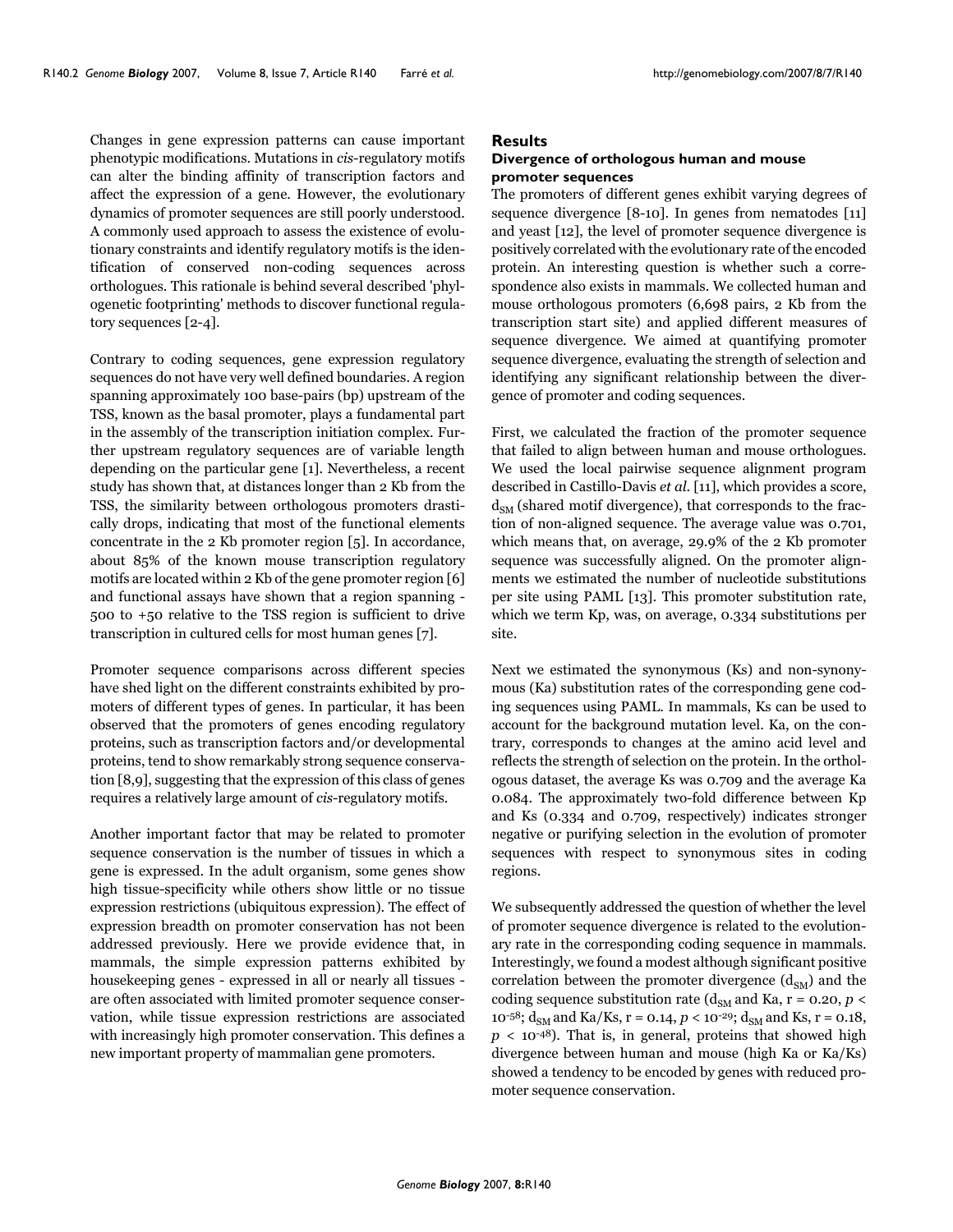

#### **Figure 1**

Mouse tissue expression distribution. We define three groups: low expression breadth (Restricted; 1-10 tissues), intermediate expression breadth (Intermediate; 11-50 tissues), high expression breadth (Housekeeping; 51-55 tissues).

### **Gene expression breadth**

We used mouse transcriptome microarray data from Zhang *et al*. [14] to classify the previously defined genes into different groups according to their expression in 55 mouse organs and tissues (see Supplementary table S5 in Additional data file 1). The orthologous dataset with expression data contained 3,893 genes. The tissue distribution profile in five-tissue bins (Figure 1) showed a bimodal shape with a moderate excess of genes expressed in a few tissues and a more acute excess of genes expressed in a very large number of tissues. Genes with expression restricted to 1-10 tissues were classified as 'restricted' (986 genes), those with ubiquitous or nearly ubiquitous expression (51-55 tissues) as 'housekeeping' (HK; 1,018 genes), and the rest, expressed in 11-50 tissues, as 'intermediate' (1,889 genes).

We compared  $d_{SM}$ , Kp, Ka and Ks values for genes classified in the three different expression groups (Table [1](#page-2-0)). We observed that the average  $d_{SM}$  score, which corresponds to the fraction of the 2 Kb promoter that cannot be aligned, consistently increased with the expression breadth. The average  $d_{\text{SM}}$ in HK genes was 0.732 (26.8% promoter conservation), whereas in genes with 'restricted' expression it was 0.688 (31.2% promoter conservation). The  $d_{SM}$  values were significantly different between HK genes and the other non-HK groups (Wilcoxon-Mann-Whitney and Kruskal-Wallis tests, *p* < 10-5). The nucleotide substitution rate within aligned regions, Kp, was, instead, not significantly different across the different datasets. Kp also showed decreased variability with respect to Ks, with about three times lower standard deviation values (Table [1\)](#page-2-0). In contrast to promoter divergence, both Ka and Ka/Ks in coding sequences were significantly lower in HK genes than in the other groups (Table [1](#page-2-0)). In fact, we observed a negative correlation between expression breadth and Ka ( $r = -0.31$ ,  $p < 10^{-87}$ ), in accordance with previous results [15,16]. Therefore, while at the promoter level the constraints appeared to be weaker in HK genes than in the rest of the genes, at the level of the protein sequence the situation was reversed.

Additional support for the results was obtained using human gene expression data. We mapped the orthologous genes to the eVOC database (anatomical system and cell type) [17], based on expressed sequence tag data, and to Gene Atlas [18]. The results obtained using these datasets were in strong agreement with the results presented in Table [1](#page-2-0) (see Supplementary tables S1, S2 and S3, respectively, in Additional data file 1). That is, the fraction of human genes with the broadest tissue expression (HK genes) always showed significantly higher promoter divergence values.

#### <span id="page-2-0"></span>**Table 1**

| Sequence divergence versus tissue expression breadth |                     |                   |       |              |            |            |  |  |  |
|------------------------------------------------------|---------------------|-------------------|-------|--------------|------------|------------|--|--|--|
| No. of tissues                                       | $N$ (total = 3,893) | $d_{\mathsf{SM}}$ | Кp    | Ka           | Ks         | Ka/Ks      |  |  |  |
| $01 - 10$                                            | 986                 | 0.688             | 0.337 | 0.107        | 0.733      | 0.150      |  |  |  |
|                                                      |                     | 0.735             | 0.328 | 0.084        | 0.673      | 0.119      |  |  |  |
|                                                      |                     | 0.221             | 0.110 | 0.093        | 0.299      | 0.122      |  |  |  |
| $11 - 50$                                            | 1,889               | 0.701             | 0.333 | 0.079        | 0.708      | 0.116      |  |  |  |
|                                                      |                     | 0.752             | 0.328 | 0.058        | 0.633      | 0.089      |  |  |  |
|                                                      |                     | 0.216             | 0.093 | 0.073        | 0.307      | 0.103      |  |  |  |
| $51 - 55$                                            | 1,018               | 0.732             | 0.328 | 0.050        | 0.639      | 0.079      |  |  |  |
|                                                      |                     | 0.791             | 0.323 | 0.031        | 0.572      | 0.054      |  |  |  |
|                                                      |                     | 0.208             | 0.079 | 0.057        | 0.305      | 0.085      |  |  |  |
| p value (K-W test)                                   |                     | $< 10^{-5}$       | 0.226 | $< 10^{-75}$ | $10^{-18}$ | $10^{-62}$ |  |  |  |

N, number of genes; d<sub>SM</sub>, promoter divergence (see text); Kp, promoter substitution rate; Ka, non-synonymous substitution rate; Ks, synonymous substitution rate. Mean (top), median (middle), and standard deviation (bottom) are indicated for each variable. Numbers in bold indicate significant differences at *p* < 0.001 in each expression group with respect to the rest (two-sample Wilcoxon-Mann-Whitney test). The last row shows the *p*  value of Kruskal-Wallis (K-W) test that evaluates differences between the three tissue expression breadth groups.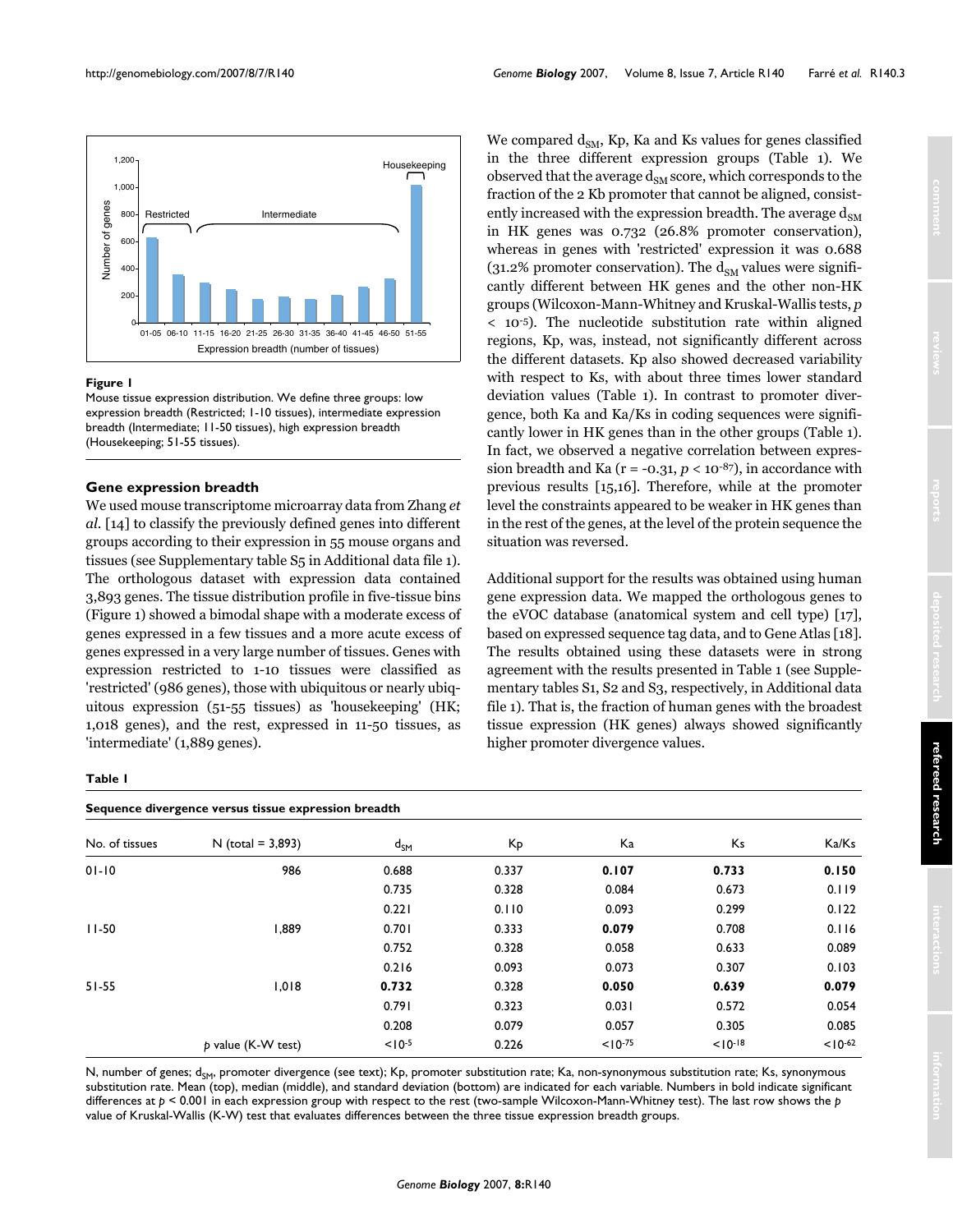

#### **Figure 2**

Promoter sequence conservation in HK and non-HK genes. The x-axis shows 100 nucleotide bins along 2 Kb upstream of the TSS. The y-axis shows percent conservation ((1 - d<sub>SM</sub>) × 100). Genes were grouped according to the presence or absence of a CpG island and Ka/Ks values. Significant *p* values for 2 Kb promoter sequence divergence comparisons are indicated below the curves. Beneath these, the *p* values obtained for regions -2,000 to -500 (left), and -500 to the TSS (right), are given in smaller font size.

The next question we addressed was whether the reduced sequence conservation observed in HK genes was uniformly distributed along the 2 Kb upstream sequence or, alternatively, it could be mapped to a particular region of the promoter. Considering the complete 2 Kb sequences,  $d_{SM}$  differences between HK and non-HK datasets were significant at *p* < 10-6 (Wilcoxon-Mann-Whitney test). Then, we calculated the average sequence conservation  $(1 - d_{SM})$  in 100 nucleotide overlapping sequence windows (bins) along the 2 Kb promoter sequence in HK and non-HK genes (Figure 2, top row, left). We found that the region spanning from the TSS to position -100 showed the highest level of sequence conservation (average  $1 - d_{SM}$  0.576, or 57.6% promoter conservation). Further upstream, the sequence conservation gradually dropped, with a stronger decay in HK than in non-HK genes (Figure 2, top row, left). If we considered only the proximal promoter region, from the TSS to position -500, we did not detect statistically significant differences  $(p = 0.0633)$ . However, using the region from the TSS to -600, differences became significant at  $p < 0.05$  ( $p = 0.0195$ ). On the other hand, when we considered the distal promoter region only, from -500 to - 2,000, the gap between the two types of sequences regarding promoter divergence increased  $(p < 10^{-8})$ . Therefore, we concluded that the observed lower promoter sequence conservation of HK genes concentrated in regions upstream from position -500.

#### **Functions of encoded gene products**

Our data show that HK genes contained poorly conserved promoters, particularly in the promoter distal part (upstream from -500). Other studies reported differences in the conservation of promoter sequences in relation to the function of the protein [8,9]. As HK genes encode proteins with biased function composition [19,20], we measured the over- and underrepresentation of different Gene Ontology (GO) terms [21] in the group of HK genes. We also assessed whether the functional biases in HK genes could alone explain the differences observed in promoter sequence conservation.

We determined which GO classes were over- or under-represented among HK genes ( $p < 0.01$ ,  $\chi^2$  test), using the 'molecular function', 'biological process', and 'cellular component' classification systems (Supplementary table S4 in Additional data file 1). As expected, an important fraction of the classes statistically over-represented among HK genes showed significantly high promoter sequence divergence. For example, in genes classified as 'structural constituent of ribosome', and 'mitochondrion' the average promoter sequence conservation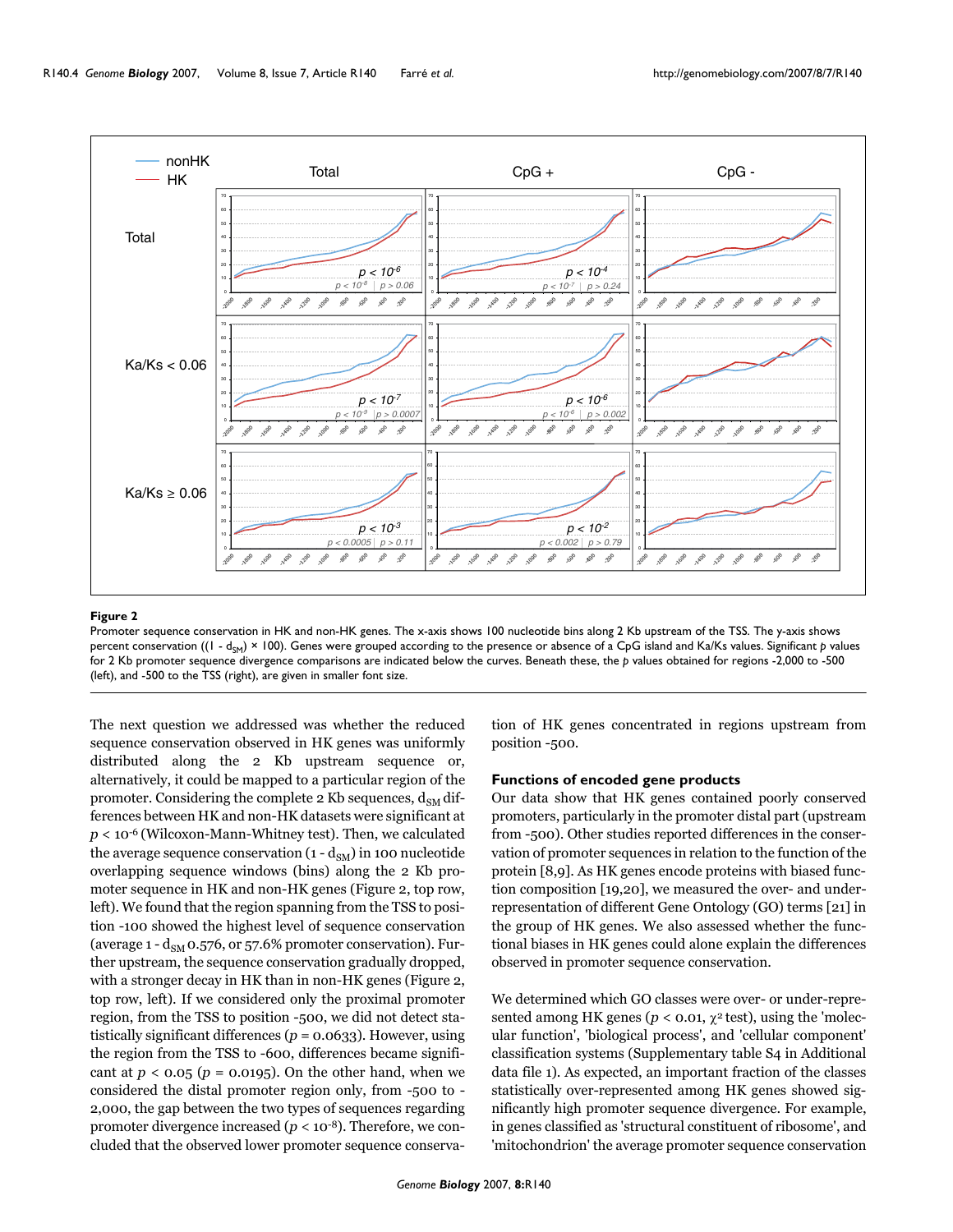#### <span id="page-4-0"></span>**Table 2**

#### Average promoter divergence values (d<sub>SM</sub>) for HK and non-HK genes classified in different GO classes

|                           |                                                     | All |               | $CpG+$           |     |               | C <sub>p</sub> G- |     |               |                  |
|---------------------------|-----------------------------------------------------|-----|---------------|------------------|-----|---------------|-------------------|-----|---------------|------------------|
| GO term                   | Description                                         | N   | $d_{SM}$ (HK) | $d_{SM}$ (nonHK) | N   | $d_{SM}$ (HK) | $d_{SM}$ (nonHK)  | N   | $d_{SM}$ (HK) | $d_{SM}$ (nonHK) |
| Molecular function        |                                                     |     |               |                  |     |               |                   |     |               |                  |
| GO:0000166                | Nucleotide binding                                  | 464 | 0.727         | 0.699            | 363 | 0.732         | 0.698             | 101 | 0.684         | 0.700            |
| GO:0004872                | Receptor activity                                   | 259 | 0.734         | 0.675            | 3   | 0.747         | 0.656             | 128 | 0.655         | 0.692            |
| GO:0004871                | Signal transducer activity                          | 440 | 0.689         | 0.658            | 246 | 0.692         | 0.656             | 194 | 0.663         | 0.661            |
| GO:0003700                | Transcription factor<br>activity                    | 183 | 0.673         | 0.602            | 113 | 0.657         | 0.600             | 70  | 0.766         | 0.605            |
| GO:0043169                | Cation binding                                      | 485 | 0.711         | 0.671            | 308 | 0.732         | 0.670             | 177 | 0.582         | 0.671            |
| <b>Biological process</b> |                                                     |     |               |                  |     |               |                   |     |               |                  |
| GO:0044249                | Cellular biosynthesis                               | 256 | 0.765         | 0.735            | 183 | 0.781         | 0.729             | 73  | 0.629         | 0.741            |
| GO:0045184                | Establishment of protein<br>transport               | 162 | 0.720         | 0.737            | 138 | 0.723         | 0.731             | 24  | 0.677         | 0.760            |
| GO:0007049                | Cell cycle                                          | 188 | 0.697         | 0.706            | 152 | 0.703         | 0.724             | 36  | 0.656         | 0.646            |
| GO:0019538                | Protein metabolism                                  | 700 | 0.748         | 0.703            | 523 | 0.755         | 0.698             | 177 | 0.682         | 0.713            |
| GO:0044260                | Cellular macromolecule<br>metabolism                | 761 | 0.748         | 0.705            | 560 | 0.755         | 0.700             | 201 | 0.686         | 0.713            |
| GO:0050874                | Organismal physiological<br>process                 | 292 | 0.795         | 0.681            | 109 | 0.813         | 0.675             | 183 | 0.756         | 0.685            |
| GO:0009605                | Response to external<br>stimulus                    | 209 | 0.676         | 0.711            | 85  | 0.758         | 0.699             | 124 | 0.538         | 0.718            |
| GO:0007166                | Cell surface receptor<br>linker signal transduction | 221 | 0.683         | 0.626            | 113 | 0.659         | 0.645             | 108 | 0.762         | 0.609            |
| GO:0048513                | Organ development                                   | 214 | 0.677         | 0.566            | 103 | 0.699         | 0.528             | 111 | 0.633         | 0.598            |
| GO:0009653                | Morphogenesis                                       | 262 | 0.679         | 0.584            | 132 | 0.685         | 0.549             | 130 | 0.664         | 0.615            |
| GO:0009607                | Response to biotic<br>stimulus                      | 166 | 0.761         | 0.723            | 74  | 0.783         | 0.686             | 92  | 0.680         | 0.745            |
| GO:0007165                | Signal transduction                                 | 563 | 0.684         | 0.656            | 342 | 0.687         | 0.668             | 221 | 0.666         | 0.643            |
| Cellular component        |                                                     |     |               |                  |     |               |                   |     |               |                  |
| GO:0005739                | Mitochondrion                                       | 7   | 0.785         | 0.756            | 148 | 0.780         | 0.770             | 23  | 0.869         | 0.707            |
| GO:0005737                | Cytoplasm                                           | 773 | 0.756         | 0.719            | 579 | 0.759         | 0.727             | 94  | 0.728         | 0.707            |
| GO:0005783                | Endoplasmic reticulum                               | 153 | 0.791         | 0.713            | 112 | 0.776         | 0.712             | 41  | 0.881         | 0.713            |
| GO:0005576                | Extracellular region                                | 219 | 0.653         | 0.621            | 77  | 0.718         | 0.591             | 142 | 0.523         | 0.635            |
| GO:0005886                | Plasma membrane                                     | 373 | 0.720         | 0.661            | 189 | 0.735         | 0.656             | 184 | 0.663         | 0.666            |

Entries in bold are those that have a significantly different d<sub>SM</sub> distribution ( $p < 0.05$ ). The number of genes (N) is indicated for each GO class. Results for CpG+ and CpG- genes are shown.

was only 23% ( $d_{SM}$  = 0.77). On the other hand, many classes under-represented among HK genes showed significantly high promoter sequence conservation (low  $d_{SM}$ ). For example, genes annotated as 'transcription factor activity' or 'nervous system development' showed an average promoter conservation of 42% ( $d_{SM}$  = 0.58), and genes annotated as 'cell differentiation' showed an average promoter conservation of 43% ( $d_{SM} = 0.57$ ).

Given the promoter sequence divergence differences among gene functional classes, one possibility was that the functional class bias in HK genes could fully explain the differences found between HK and non-HK genes. For this reason we tested whether there were any  $\mathrm{d}_\mathrm{SM}$  differences between HK and non-HK genes within the same GO class. For statistical robustness we considered only GO classes with a minimum of 150 genes (22 classes; Table [2](#page-4-0)). In 19 of these classes, the average  $d_{SM}$  of HK genes was higher than that of non-HK genes. For example, transcription factors with HK expression had an average  $d_{SM}$  of 0.673 (32.7% promoter conservation), while those with no HK expression had an average  $d_{\rm SM}$  of 0.602 (39.8% promoter conservation). Of the 19 classes, 9 showed significant  $d_{SM}$  differences between HK and non-HK genes (*p* < 0.05). On the other hand, in the three classes with higher average  $d_{SM}$  scores in non-HK than in HK genes the differences were not significant (*p* > 0.64). Therefore, we con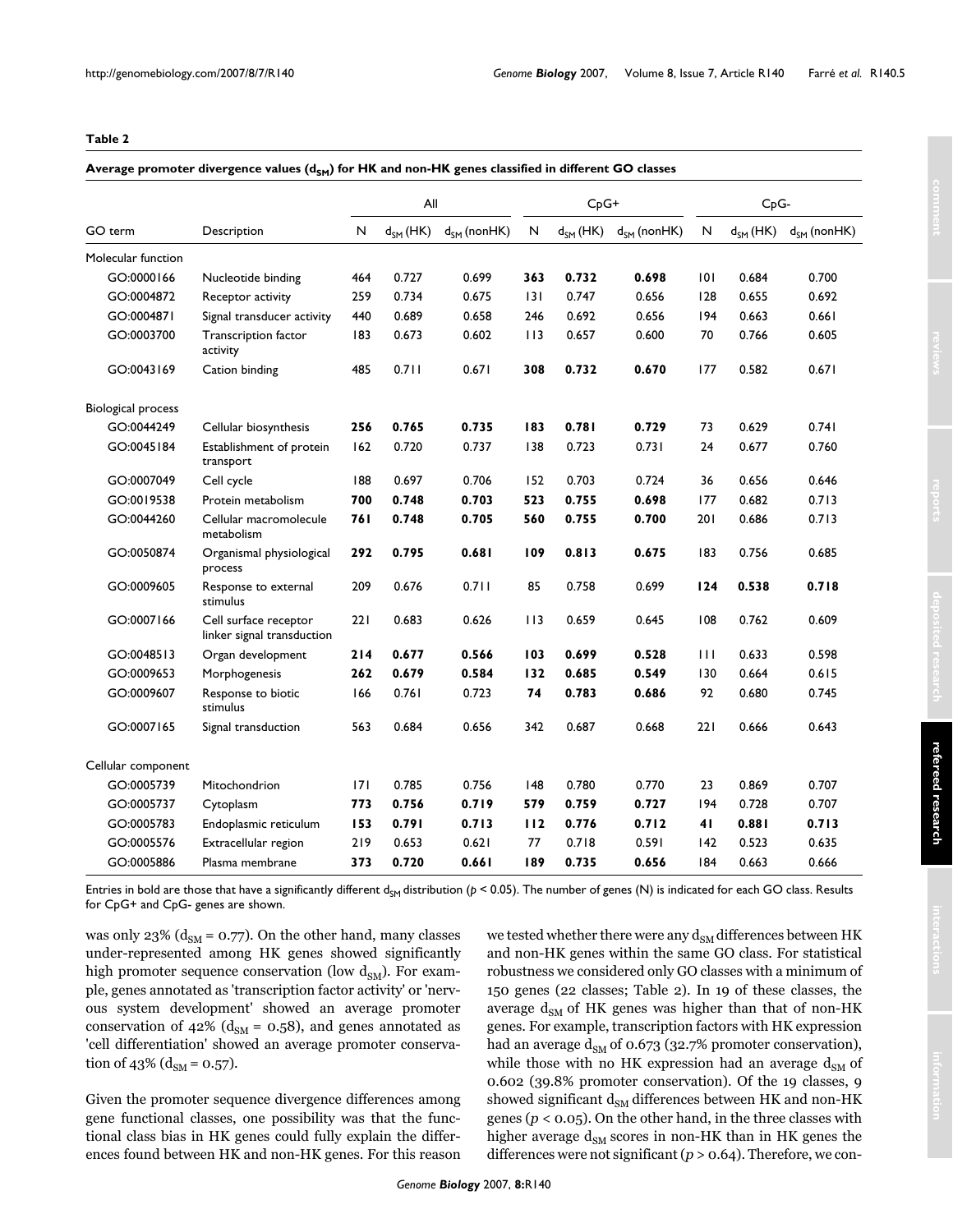cluded that the promoter sequence divergence differences between HK and non-HK genes were essentially maintained within the different GO classes.

### **CpG island content and coding sequence evolutionary rate**

The promoters of HK genes are rich in CpG islands [22-25]. This could potentially influence the level of conservation of promoter sequences. Therefore, we divided the gene dataset into genes containing CpG islands (CpG+) and genes not containing CpG islands (CpG-), according to the presence or absence of a CpG island in the region -100 to +100 (see Materials and methods), and analyzed the two groups separately. Of the mouse genes, 65% were classified as CpG+ (91% of the human orthologs of these were also CpG+). Among the genes classified as HK, this number went up to 88%. The length of CpG islands was not significantly different in HK and non-HK genes.

Within CpG+ genes, we observed the previously described positive relationship between promoter sequence divergence  $(d<sub>SM</sub>)$  and expression breadth. HK genes (expressed in 51-55) tissues) had an average  $d_{SM}$  of 0.739, whereas genes expressed in an intermediate number of tissues (11-50) and those with restricted expression (1-10 tissues) had average  $d_{SM}$  scores of 0.708 and 0.679, respectively. These scores are comparable to those obtained previously (Table [1\)](#page-2-0) and the differences between HK and non-HK genes were highly significant ( $p < 10^{-4}$ ; Figure 2, top row, middle). Similar results were obtained with other gene expression datasets (Figures S1, S2 and S3 in Additional data file 2).

In contrast, in CpG- genes the differences between HK and non-HK genes were smaller, and did not reach statistical significance in the mouse gene dataset (Figure 2, top row, right). Indeed, HK genes that did not contain CpG islands (12% of the HK genes) showed average promoter sequence divergence similar to that of non-HK genes (around 0.69). Thus, this minority of HK genes with no CpG islands appeared to have increased sequence evolutionary constraints in relation to the rest of the HK genes.

We also assessed if the presence or absence of CpG islands influenced  $d_{SM}$  differences between HK and non-HK genes within the same GO class. In CpG+ genes the differences between HK and non-HK genes were even more marked than in the complete dataset, and three additional GO functions showed statistical differences (Table [2](#page-4-0)). In CpG- genes, instead, the differences between HK and non-HK genes per GO class were, in almost all cases, not significant.

We had previously described a positive correlation between the non-synonymous substitution rate, Ka (or Ka/Ks), and promoter sequence divergence  $(d_{SM})$ . That is, many rapidly evolving coding sequences were associated with poorly conserved promoters. This seemed at first to contradict the finding that HK genes, with typically low Ka values, tended to have highly divergent promoters. To unravel the effect of coding sequence evolutionary rate and expression breadth in promoter sequence evolution, we divided the gene dataset into two groups, genes with  $Ka/Ks < 0.06$ , a fraction representing about one-third of the genes and highly enriched in HK genes, and the rest of the genes, with  $Ka/Ks \ge 0.06$ .

The first observation was that, according to the general correlation, genes with more slowly evolving coding sequences (Ka/Ks < 0.06) showed higher promoter conservation than those with Ka/Ks  $\geq$  0.06 (average d<sub>SM</sub> of 0.663 and 0.722, respectively). However, this was mostly due to genes that were not HK genes (Figure 2, middle row, left), which explained the apparent contradiction mentioned before. Among genes with Ka/Ks < 0.06, the average  $d_{SM}$  was 0.72 for HK genes, but 0.65 for non-HK genes. Not surprisingly, we found that the previously observed correlation between  $d_{\text{SM}}$ and Ka/Ks was more relevant in non-HK genes (r = 0.17, *p* < 10-19) than in HK genes (r = 0.10, *p* < 0.002).

# *Cis***-regulatory motif content in housekeeping gene promoters**

The differences in promoter sequence divergence associated with expression tissue distribution are likely to reflect the presence of different functional regulatory motifs in genes with diverse expression patterns. Among the expression groups previously defined (restricted, intermediate and HK) only the HK gene group probably represents a rather homogeneous class from a gene expression regulatory perspective. Other groups include genes that are active in diverse tissues and that are likely to be regulated by very different factors. We thus investigated whether the promoters of HK genes were enriched in specific transcription factor binding motifs.

In the first place, we mapped all experimentally verified transcription factor binding sites (TFBSs) from TRANSFAC [26] in the human and mouse promoter sequences. We observed that approximately 75% of mapped TFBSs fell into conserved regions, which only occupy approximately 30% of the sequence analyzed. However, as only less than 2% of the genes in the dataset contained known TFBSs, we could not infer any statistically significant biases from these data. For this reason, we decided to use motifs predicted by weight matrices representing known TFBSs. We performed separate analysis with the vertebrate TFBS weight matrix collections available from TRANSFAC and PROMO [27]. We identified nine motifs that were consistently over-represented in the aligned parts of HK gene promoters using the two weight matrix datasets ( $\chi^2$  test,  $p < 10^{-5}$ ; Table [3\)](#page-6-0). The motifs were recognized by particular transcription factors or families of transcription factors, according to data in TRANSFAC and PROMO. Among them were commonly found regulators such as Sp1, or members of the ATF (activating transcription factor) family. We also analyzed HK motif over-representation separately in aligned regions located either downstream or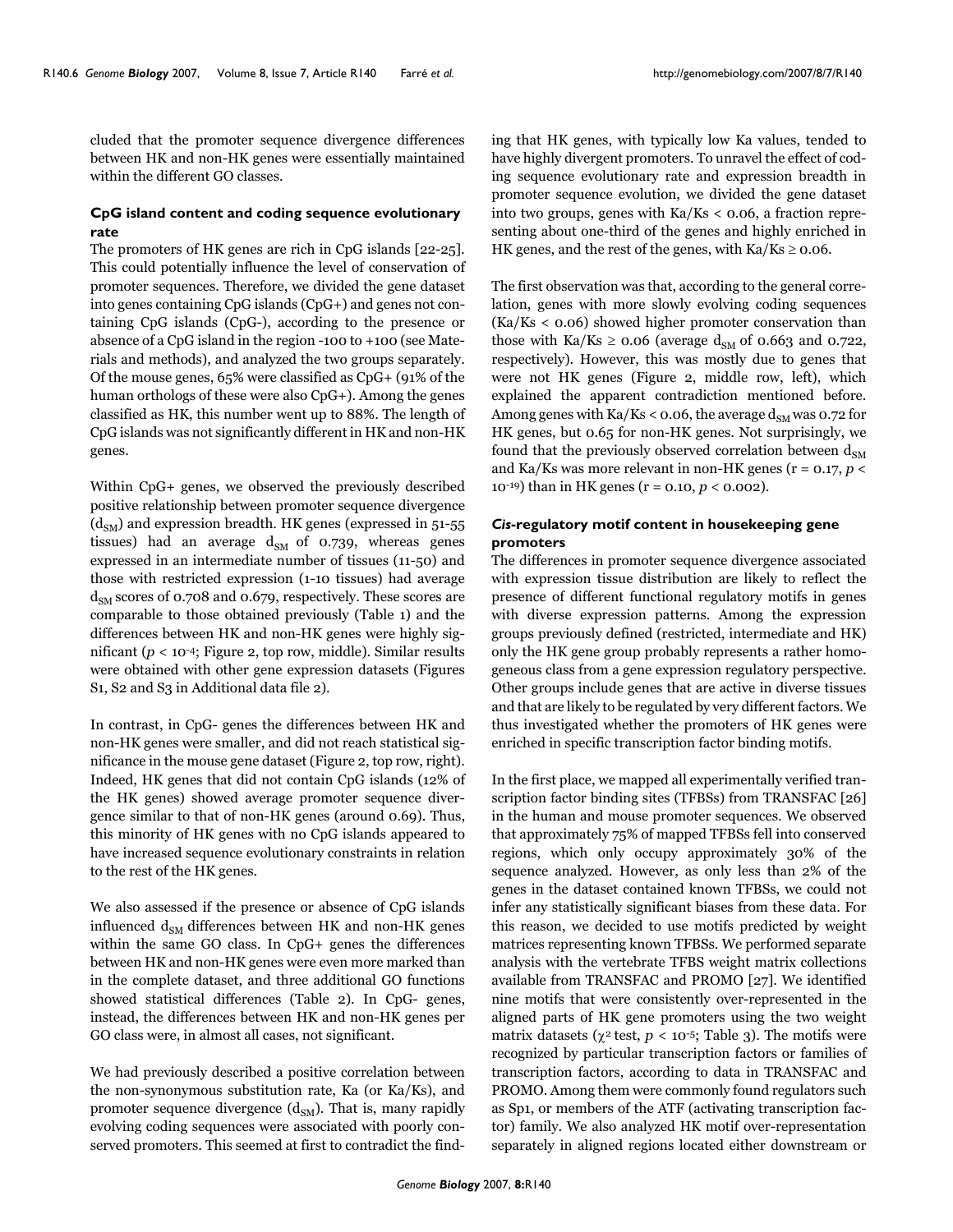#### <span id="page-6-0"></span>**Table 3**

| Transcription factors with predicted binding motifs over-represented in HK gene promoters |  |  |
|-------------------------------------------------------------------------------------------|--|--|
|-------------------------------------------------------------------------------------------|--|--|

| Transcription factor | Description                                                                                  | Expression breadth |
|----------------------|----------------------------------------------------------------------------------------------|--------------------|
| AHR and ARNT         | Aryl hydrocarbon receptor; it can interact with ARNT (AHR:ARNT heterodimer)                  | INT                |
| ATF family           | Activating transcription factor                                                              | HК                 |
| <b>CREB</b> family   | cAMP responsive element binding protein                                                      | INT                |
| E2F family           | E2F transcription factor                                                                     | INT and HK         |
| <b>HIFIA</b>         | Hypoxia inducible factor 1, alpha subunit; as AHR, it can interact with ARNT                 | HК                 |
| MYC and MAX          | Proto-oncogene protein c-myc and MYC associated factor X; they can form MYC:MAX heterodimers | INT and HK         |
| NRF1 and NRF2        | Nuclear respiratory factor 1 and 2                                                           | INT and HK         |
| <b>SPI</b>           | SPI transcription factor                                                                     | HK.                |
| <b>USF</b>           | Upstream transcription factor (USF1 and USF2)                                                | <b>INT</b>         |

HK, housekeeping; INT, intermediate.

upstream of position -500. Whereas in the region from the TSS to -500 the nine distinct motifs became even more strongly over-represented than in the 2 Kb promoter, in the more distal promoter region, upstream of -500, four of the motifs - ATF, CREB, NRF1/2 and USF - were no longer significant. We next determined the expression class of the transcription factors that could bind to the nine motif types, using the previously defined three expression groups. Importantly, all transcription factors showed HK or intermediate expression patterns (Table [3](#page-6-0)), and none showed tissue-restricted expression, which is consistent with a putative role in the regulation of HK genes. Therefore, we could define a group of factors that, mainly through interactions with HK proximal promoter regions, are likely to play important roles in the maintenance of adequate levels of expression of this type of genes.

#### **Discussion**

In this work we present the first evidence, at least to our knowledge, of a relationship between promoter sequence divergence and gene expression breadth. We have observed that the promoters of HK genes tend to be less conserved than those of non-HK genes, especially in the distal promoter region, upstream of position -500. Given the strong conservation of HK gene expression patterns across organisms [28], high promoter sequence divergence is likely to reflect weak functional constraints rather than sequence diversification driven by the acquisition of new functionalities. These observations raise the interesting possibility that HK genes have shorter functional promoters. Interestingly, other features of HK genes tend to shortness; in particular, they have been described to have shorter coding, intronic, and intergenic sequences [29-31]. As a consequence, and with the exception of plants [32], transcripts of HK genes tend to be short. One hypothesis put forward to explain this observation is selection for economy in transcription and translation [30,31]. An alternative hypothesis, called 'genome design', is that tissuespecific genes require a greater amount of non-coding DNA due to their more complex regulation [29]. Our results show that HK genes contain more divergent distal promoter sequences than non-HK genes. In line with the 'genome design' hypothesis, this may be due to their relatively simple expression patterns, requiring less regulatory sequences.

In mammals, conservation of a gene's upstream sequence is related to the function of the encoded protein [8,9]. Iwama and Gojobori [9] found that genes encoding transcription factors and developmental proteins showed high gene upstream sequence conservation. Similarly, Lee *et al*. [8] showed that genes involved in complex and adaptative processes, such as development, cell communication, neural function, and signaling, were associated with higher promoter sequence conservation despite their relative recent emergence during evolution. On the contrary, genes involved in basic processes, such as metabolism and ribosomal function, contained poorly conserved promoters. Our study is consistent with these findings, as the former genes are under-represented in HK genes, while the later are over-represented. However, by directly relating promoter conservation to mode of expression, we are able to propose a more direct explanation for the differences in promoter sequence conservation between genes that perform basic housekeeping functions, and which are simply regulated, and genes that are important for tissue- or organspecific processes, which may require a more complex regulation. In addition, function alone cannot explain the differences across genes, as the reduced promoter sequence conservation in HK genes with respect to non-HK genes is essentially maintained within different functional (GO) classes.

The existence of a positive correlation between the speed of evolution of regulatory sequences and that of coding sequences in orthologous genes is suggestive of a link between rapid diversification of a protein and its expression pattern. We have found that in mammals there is a weak but significant correlation between these two factors, in accordance with previous observations in nematodes [11] and yeast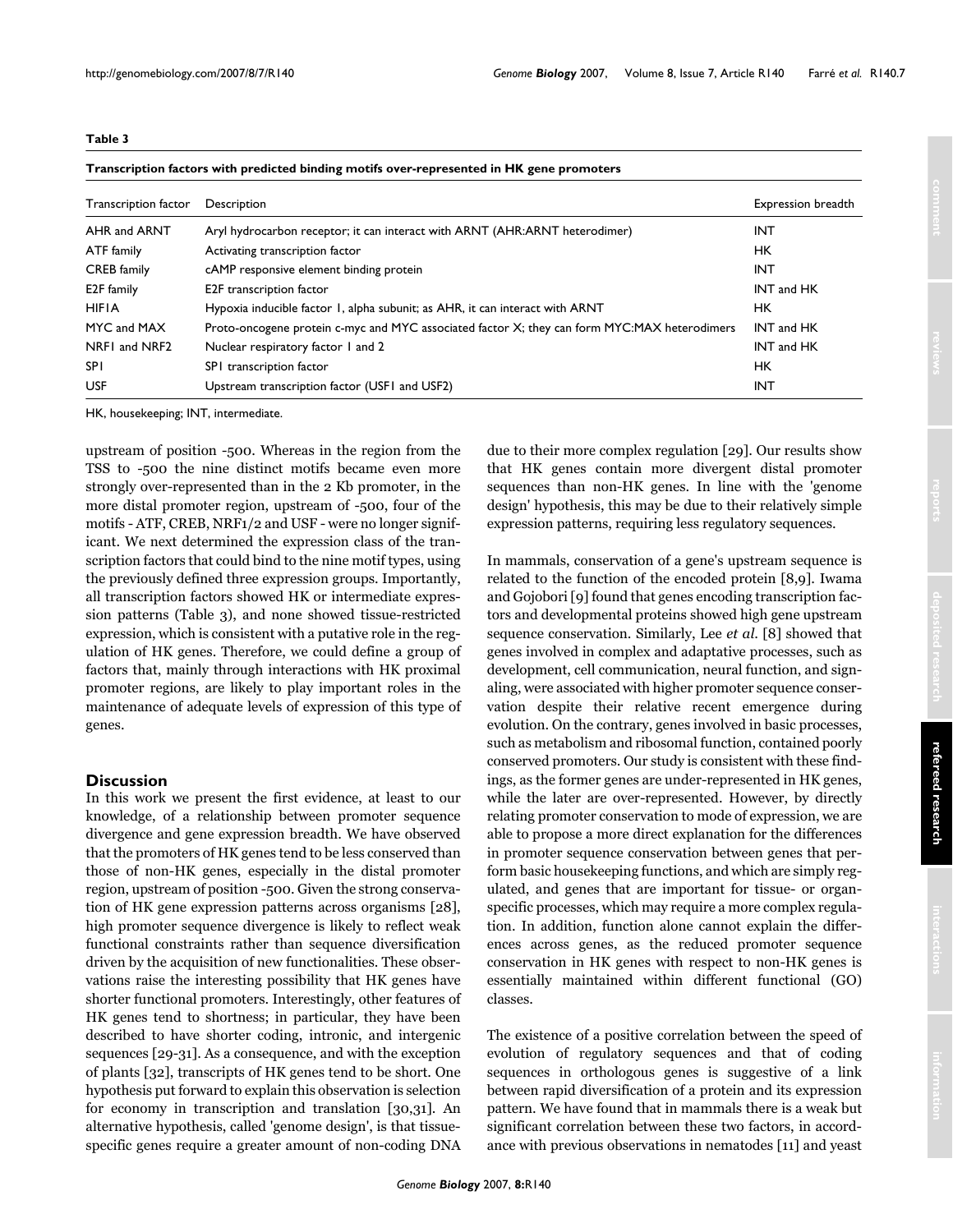[12]. Interestingly, we have observed that this relationship is especially relevant for non-HK genes, while in HK genes the effect is practically negligible.

The CpG island gene classification and association with expression breadth observed here is consistent with other reports [22,24]. The majority of mammalian promoters contain CpG islands and HK genes are particularly rich in this type of sequence. Our study shows that promoters that do not contain CpG islands are more strongly conserved than those that do, and even more so if the genes encode slowly evolving proteins. Promoters with no CpG islands correspond to classical TATA-containing promoters and it has been recently shown in a large-scale analysis that they are particularly wellconserved across different mammalian species [33].

We identify nine different motifs, corresponding to known transcription factor binding sites, that are significantly overrepresented in HK genes. Most of the transcription factors that bind to these sites are themselves encoded by HK genes and the rest are encoded by genes classified as of intermediate expression breadth. Five of the motifs (binding Sp1, USF, NRF1, CREB, or ATF) show high frequency peaks in the vicinity of the TSS (-200 to -1) in a large collection of human promoters, and the combination of two of them (binding Sp1 and NRF1) is over-represented in HK gene promoters [34]. Some of the motifs identified are bound by known regulators of HK genes; examples are Sp1 and USF for the APEX nuclease gene [35] or Sp1 and HIF-1 for the endoglin gene [36].

Of note, besides HK genes, we also find differences between the groups of genes with restricted expression (1-10 tissues) and intermediate expression (11-50 tissues). 'Restricted' genes tend to show higher promoter conservation than 'intermediate' genes (Table [1;](#page-2-0) Aupplementary Tables S1, S2, and S3 in Additional data file 1). These results may seem counterintuitive, as one could argue that genes expressed in only a few tissues should have more simple regulation than genes expressed in an intermediate number of tissues. However, one possibility is that 'restricted' genes contain a larger number of negative regulatory elements. Interestingly, gene reporter assays of promoter activity in ENCODE regions (approximately 1% of the genome) have shown that negative elements appear to be present from 1,000 to 500 nucleotides upstream of the TSS in 55% of genes [37]. This indicates that motifs for inhibitory transcription factors may be present in a substantial fraction of genes. One expects that such regions will be more common in tissue-specific 'restricted' genes, which would be consistent with the observed stronger distal promoter sequence conservation.

It has been observed that metazoan-specific proteins tend to be more tissue-specific than universal eukaryotic proteins [20]. In other words, HK genes are enriched for proteins of ancient origin. Old eukaryotic proteins typically evolve more slowly and are longer than proteins of a more recent origin,

probably due to increased functional constraints [38]. However, at the level of gene expression regulatory regions they may be simpler and less constrained than genes that represent innovations in multi-cellular organisms. Cross-species comparisons will be used in future studies to gain further insight into these questions.

#### **Conclusion**

We describe that genes with housekeeping expression contain more divergent promoters than genes with a more restricted tissue expression. Importantly, this property cannot be fully explained by the functional class of the encoded gene products, or by a higher prevalence of CpG islands in HK gene promoters. In addition, we have identified a number of transcription factors that are likely to play a predominant role in the control of HK gene expression. We argue that the lower promoter conservation observed in HK genes could be due to a more simple regulation of gene transcription.

# **Materials and methods Sequence retrieval and alignment**

We identified human and mouse orthologous genes using the Ensembl database (release 34) [39]. We considered only orthology relationships of type UBRH (unique best reciprocal hit): 17,620 records of human genes with orthologous mouse genes (human-mouse dataset) and 12,868 of mouse genes with orthologous human genes (mouse-human dataset). We extracted the promoter sequences from these genes, comprising 2 Kb upstream of the TSS, from the UCSC database (hg17 and mm6 releases) [40], excluding genes with multiple TSSs, discarding duplicates, and considering only gene pairs with human-mouse and mouse-human orthology data that were both available and congruent. The resulting dataset contained 8,972 orthologous promoter sequence pairs. We discarded repeats from alignments using RepeatMasker (release 1.1.65) [41]. We aligned the sequences with the local pairwise sequence alignment program described in Castillo-Davis *et al*. [11], using a minimum alignment length of 16 nucleotides. For each orthologous pair we obtained the promoter sequence divergence score  $(d_{SM};$  shared motif divergence), which is the fraction of the sequence that does not align, taking the average between the human and mouse promoter sequences. The fraction of sequence aligned was then  $1 - d_{SM}$ . We calculated the average  $1 - d_{SM}$  in 100 nucleotide sequence windows overlapping by 20 nucleotides. Failure to align portions of the promoter may be due to very high divergence or the occurrence of insertions/deletions. To obtain an estimate of the  $d_{SM}$  random expectation we aligned, with the same program, 1,000,000 pairs of 2 Kb random sequences and calculated their  $d_{SM}$  scores. We discarded orthologous pairs with an overall average  $d_{SM} > 0.97$  (random expectation ≥0.01), obtaining 7,330 orthologous promoter sequence pairs. Coding sequences were extracted from the Ensembl database (release 34) and aligned with ClustalW [42].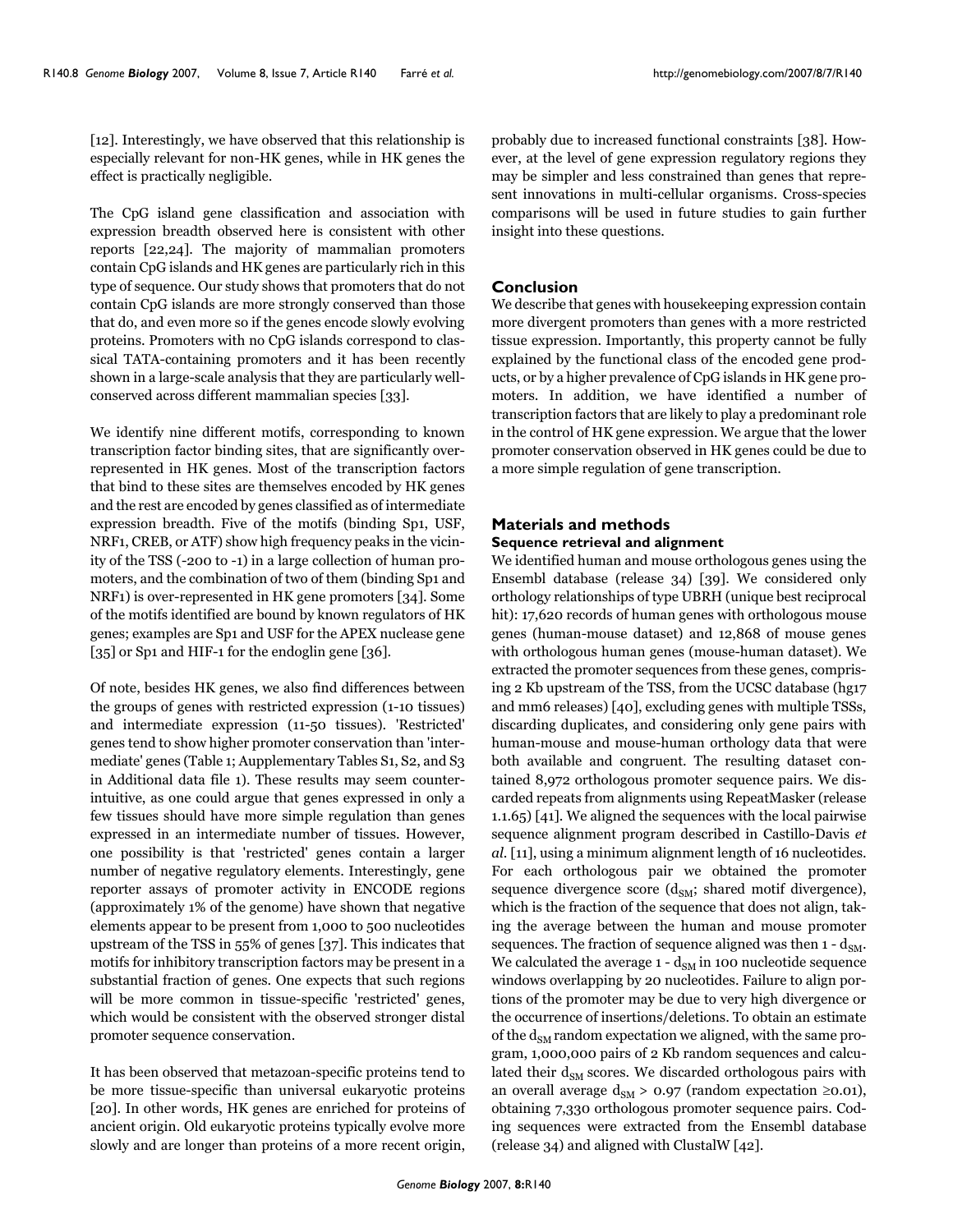#### **Substitution rate estimation**

Synonymous (Ks) and non-synonymous (Ka) substitution rates were estimated with the codeml program in PAML [13]. From the 7,330 orthologous pairs, 6,698 remained after discarding those with Ka  $\geq$  0.5, Ks  $\geq$  2.0, or Kp  $\geq$  2.0 (saturated pairs). We estimated, for each gene, the number of nucleotide substitutions per site in the concatenated promoter sequence alignment, using the baseml program, with the Hasegawa, Kishino and Yano (1985) model [43], in PAML. This substitution rate was termed Kp.

#### **Gene expression datasets**

We used mouse transcriptome microarray data from Zhang *et al*. [14] to classify the previously defined genes into different groups according to their expression in 55 different mouse organs and tissues (see Supplementary table S5 in Additional data file 1). Zhang *et al*. [14] considered genes to be expressed only if their intensity exceeded the 99th percentile of intensities from the negative controls.

In addition, we used human gene expression data from Gene Atlas (GNF1H), based on transcriptome microarray data [18], and human gene expression data from the eVOC database (anatomical system and cell type ontologies, release 2.7), based on expressed sequence tag data [17]. We considered genes to be expressed in a tissue according to Gene Atlas data only if the expression level was ≥200. Gene Atlas covers 79 human organs and tissues (see Supplementary table S5 in Additional data file 1). For eVOC anatomical systems and cell types we discarded classes with a very small number of genes (<1,000) or large classes with high redundancy (>90% of genes shared with other classes). This resulted in 57 anatomical systems and 10 cell types (see Supplementary table S5 in Additional data file 1). HK, intermediate and restricted expression groups were defined following similar criteria as for the mouse transcriptome data.

Complete sequence divergence data for the different expression groups are available in Additional data file 3.

#### **Statistical tests and correlations**

Correlations were calculated with the Spearman Rank correlation method. Two-sample Wilcoxon-Mann-Whitney statistical test was used to assess differences between groups unless stated. The R statistical package was used [44].

#### **Gene Ontology functions**

GO annotations were extracted from Ensembl (release 34) [39]. We used the GO term definitions of 30 March, 2005 [21]. Over-representation and under-representation of HK genes in different GO classes were verified by chi-square test (*p* < 0.01), using expected values calculated from the percent number of HK genes in the root GO term of each ontology (GO:0003674, molecular function; GO:0008150, biological process; GO:0005575, cellular component). Only GO terms containing a number of genes between 50 and 1,000, both included, were considered. Some GO terms were discarded to reduce redundancies.

#### **Transcription factor binding site predictions**

We used weight matrices from PROMO (release 3) [27,45] and TRANSFAC (release 7.0) [26] to predict transcription factor binding sites. Motif searches were carried out with a similarity cut-off of 0.85. We selected motifs consistently predicted by both matrix collections that were over-represented in HK genes versus all the genes taken together using the chisquare test.

### **CpG islands**

We extracted sequences -100 to +100 with respect to the TSS. We classified genes as  $CpG+ (CpG)$  island-positive near TSS), when the C+G content exceeded 0.55 and the CpG score (observed CpG/expected CpG) exceeded 0.65 in the -100 to +100 region, or as CpG- (CpG island-negative near TSS), otherwise. This classification is similar to that used by Yamashita *et al*. [22], but with more stringent values for CpG+ determination, in line with the CpG island definition proposed by Takai and Jones [46]. To study differences in CpG island sequence conservation between HK and non-HK genes, we extended the CpG islands upstream, such that the G+C content exceeded 0.55 and the CpG score exceeded 0.65, calculating in this manner the 5' end point of CpG islands.

# **Additional data files**

The following additional data are available with the online version of this manuscript. Additional data file 1 contains Supplementary tables S1-S5: Table S1 lists human gene sequence divergence values in expression groups according to Gene Atlas (GNF1H); Table S2 lists human gene sequence divergence values in expression groups according to the eVOC anatomical system classification; Table S3 lists human gene sequence divergence values in expression groups according to the eVOC cell type classification; Table S4 lists GO terms over-represented and under-represented in HK genes with their average  $d_{SM}$  values; and Table S5 lists the organs, tissues, and cell types considered in each expression dataset. Additional data file 2 contains figures plotting promoter sequence conservation along 2 Kb upstream of the TSS in HK and non-HK genes considering expression groups according to Gene Atlas GNF1H (Figure S1), the eVOC anatomical system classification (Figure S2), and the eVOC cell type classification (Figure S3). Additional data file 3 contains the complete sequence divergence and expression group data used in this manuscript. Additional data file 4 contains human 2 Kb upstream sequences (human promoters), in fasta format. Additional data file 5 contains mouse 2 Kb upstream sequences (mouse promoters), in fasta format.

### **Acknowledgements**

The authors thank Miriam Subirats and Neus Xivillé, and members of the Computational Genomics group at GRIB/CRG, for helpful comments. We